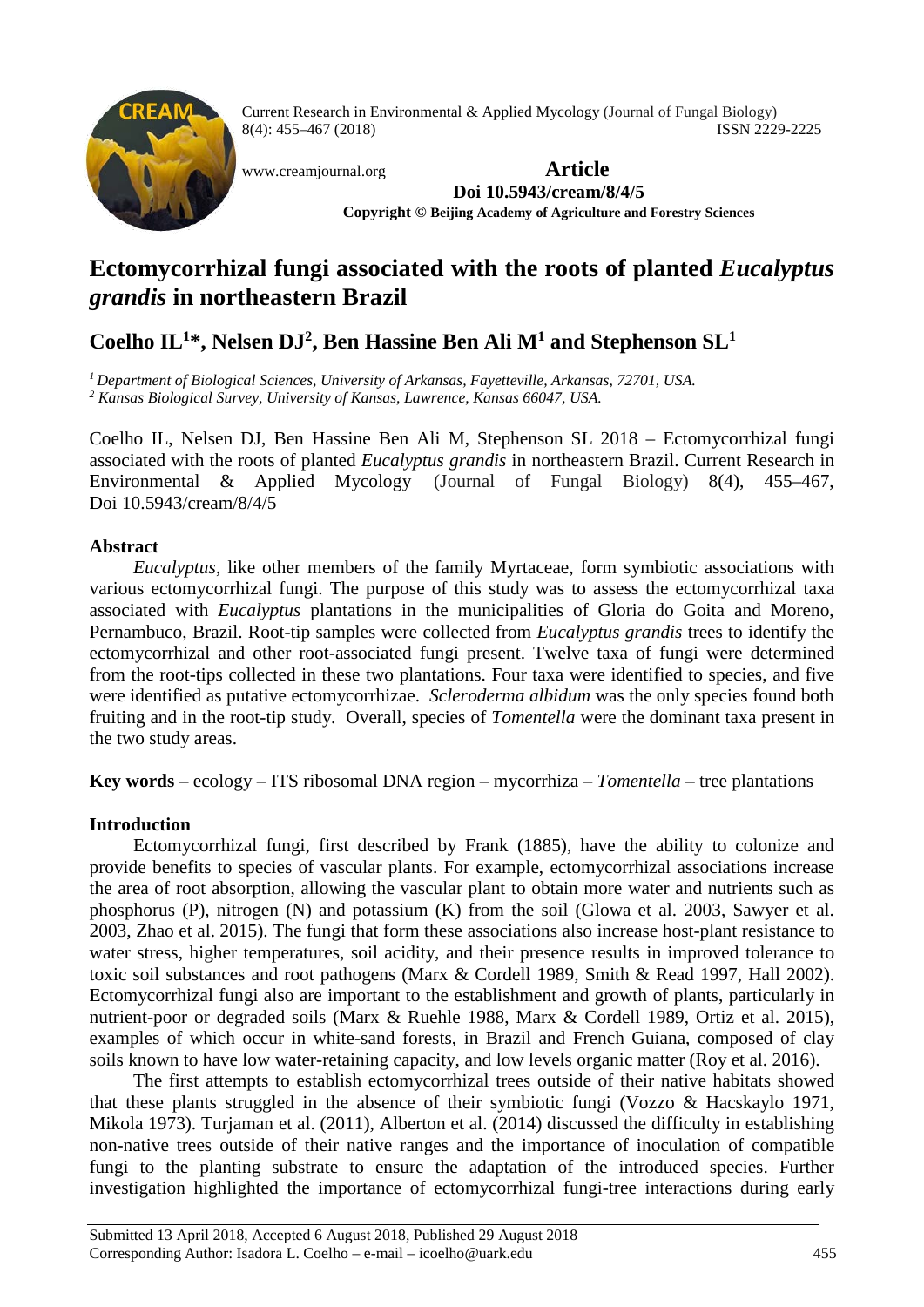seedling growth, plant growth promotion, and nutrient acquisition (Holste et al. 2017). These findings emphasize the importance of ectomycorrhizal associations and demonstrate the value of understanding the belowground interactions between ectomycorrhizal fungi in forest ecosystems.

The ectomycorrhizal status of *Eucalyptus* has been known for almost a century (Samuel 1926), and the benefits of the symbiosis have been commercially exploited in many countries (e.g., St. John 1980, Zambolim & Barros 1982, Coelho et al. 1997).

Fossil records indicate that the genus *Eucalyptus* originated in the central portion of the Australian continent (Pryor 1976). The more than 600 described species are endemic to Australia, New Guinea, and surrounding islands (Pryor 1976). However, *Eucalyptus* plantations have been established around the world to provide pulp and the various pharmaceutical and hygiene products derived from this tree (Christie 2008, Rocha et al. 2015). Many species of *Eucalyptus* are known for their rapid growth, high pulp yield, and resistance to adverse environmental conditions and diseases, thus allowing their use on a commercial scale (Santos 2001, Vera et al. 2017). For these characteristics, their introduction in the tropics has been highly favourable.

In 1825 seedlings of *Eucalyptus robusta* Sm. and *E. tereticornis* Sm. were the first species introduced to Brazil, and these were planted in the southeastern region of the country in response to deforestation (Moura et al. 1980). Currently, *Eucalyptus* is the most cultivated forest genus in Brazil, the second largest area planted in the world, surpassing 4.7 million hectares distributed throughout several regions of the country (de Souza et al. 2017). The largest *Eucalyptus* plantations are in areas with low soil fertility and substantial drought problems since it is one of the best adapted non-native timber species for such conditions (Marques Júnior et al. 1996, Lima et al. 2013).

Due to the economic and ecological value of *Eucalyptus*, and considering the importance of ectomycorrhizal associations for the establishment of these trees, there have been considerable efforts directed towards characterizing the fungi associated with these hosts in Brazil (Singer & Araujo 1979, Singer et al. 1983, Yokomizo 1986, Giachini et al. 2000, 2004). However, the majority of these investigations are limited to mushroom-forming fungi and *in situ* observation of fruiting bodies (Oliveira et al. 1997, Giachini et al. 2004). Such an approach neglects an important portion of the ectomycorrhizal community, which is likely to be observed only with the implementation of molecular techniques. Moreover, despite the increasing interest in this specific group of ectomycorrhizal fungi, most studies are concentrated in the southern portion of the country. Therefore, knowledge regarding ectomycorrhizal communities associated with commercial *Eucalyptus* plantations in northeastern Brazil remain limited.

The objectives of this study were first to evaluate the presence of root-associated fungi and then to determine the overall biodiversity of ectomycorrhizal fungi in two *Eucalyptus grandis* W. Hill ex Maiden plantations in Brazil (Fig. 1), located in the municipalities of Gloria do Goita and Moreno, Pernambuco, Brazil. This study provides a better understanding of the ecology of these plantation forests, and increases our knowledge relating to the ecological relationships which exist between fungi and plants.

#### **Materials & Methods**

#### **Study areas**

The study areas were two *Eucalyptus grandis* plantations located in the municipalities of Gloria do Goita (8°00'0.05"S and 35 °17'2.67"W) and Moreno (8°06'7.32"S and 35°12'5.00"W), both in the state of Pernambuco (Fig. 1a, b). Previously used as farmland for sugarcane monoculture, both plots received dolomitic lime (calcium magnesium carbonate) treatments to correct soil acidity before *Eucalyptus* was planted. *Eucalyptus* cultivation at both sites began in 2002, with seedlings placed in 30 centimeters deep holes, spaced two or three meters apart and supplied with chemical fertilizers. The collection sites were in humid tropical areas at between 80 m and 130 m elevation.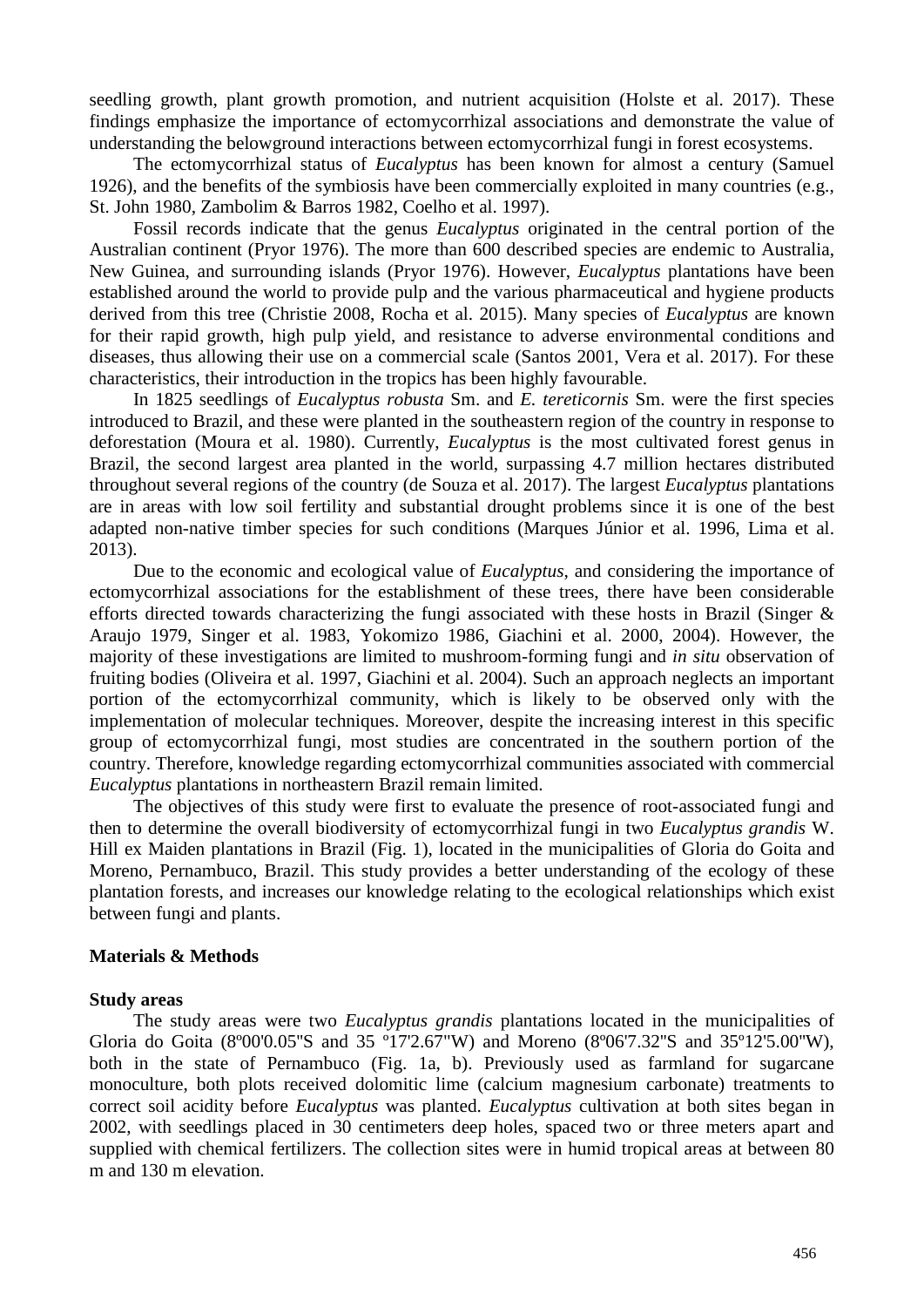This region of Brazil is often called the "sea of hills," the landform consists of rocks from the Pre-Cambrian Age (between 650 million and one billion years ago), carved out by chemical decomposition processes and precipitation runoff (CPRH 1999a, 1999b). As a result of various disruptions that occurred during different geological ages, these rocks have a large number of faults and fractures (de Andrade & Lins 1984). The soils usually have a reddish and sandy clay composition, which varies from sandy-loamy to sandy (dos Santos et al. 2014), and are susceptible to erosion and vary in depth depending on decomposed rock type, sometimes reaching a depth of more than 20 meters (CPRH 1999a, 1999b, dos Santos et al. 2014).



**Fig. 1** – *Eucalyptus grandis* plantations in the municipalities of Gloria do Goita. a at approximately 8 years of age and Moreno. b at approximately 9 years of age in the state of Pernambuco, Brazil.

The climate is hot and humid, being classified as type As' (pseudotropical), according to the Köppen classification system. Autumn-winter rains characterize the rainforest zone, with an annual rainfall of approximately  $2500 \text{ L/m}^2$ , which is relatively well distributed throughout the year. The driest period extends from October to December (Alvares et al. 2013). The average annual temperature is 23ºC, with a maximum average high of 29ºC and a minimum average low of 19ºC (Le Sann 1983, CPRH 2013).

#### **Root-tip collection and DNA extraction**

In June 2015 (rainy season), root-tips were collected from the rhizosphere at depths of 5 to 20 cm of five individuals of *E. grandis,* located 10 m from the border of the plot and 10 m apart from each other in each of the two study areas. The root-tips selected occurred within a distance of 90 cm from the trunk of the tree and collecting was carried out in all directions.

Before microscopic examination and subsequent DNA extraction, the root-tip samples were carefully washed with deionized water to remove soil residues. The cleaned roots were transferred to a polystyrene Petri dish. Digital images of ECM morphologies were obtained with a Leica DFC495 binocular microscope, using black background illumination at various magnifications (Fig. 2). Individual ECM root-tips were then transferred to clean sterile 1.5 ml microfuge tubes. Samples were homogenized using a Geno/Grinder 2010 with 3 mm glass beads (10 min, 1620 rpm). DNA extraction of homogenized tissue was carried out using the NucleoSpin Plant II kit (Macherey-Nagel, Bethlehem, Pennsylvania). Protocol steps were modified from the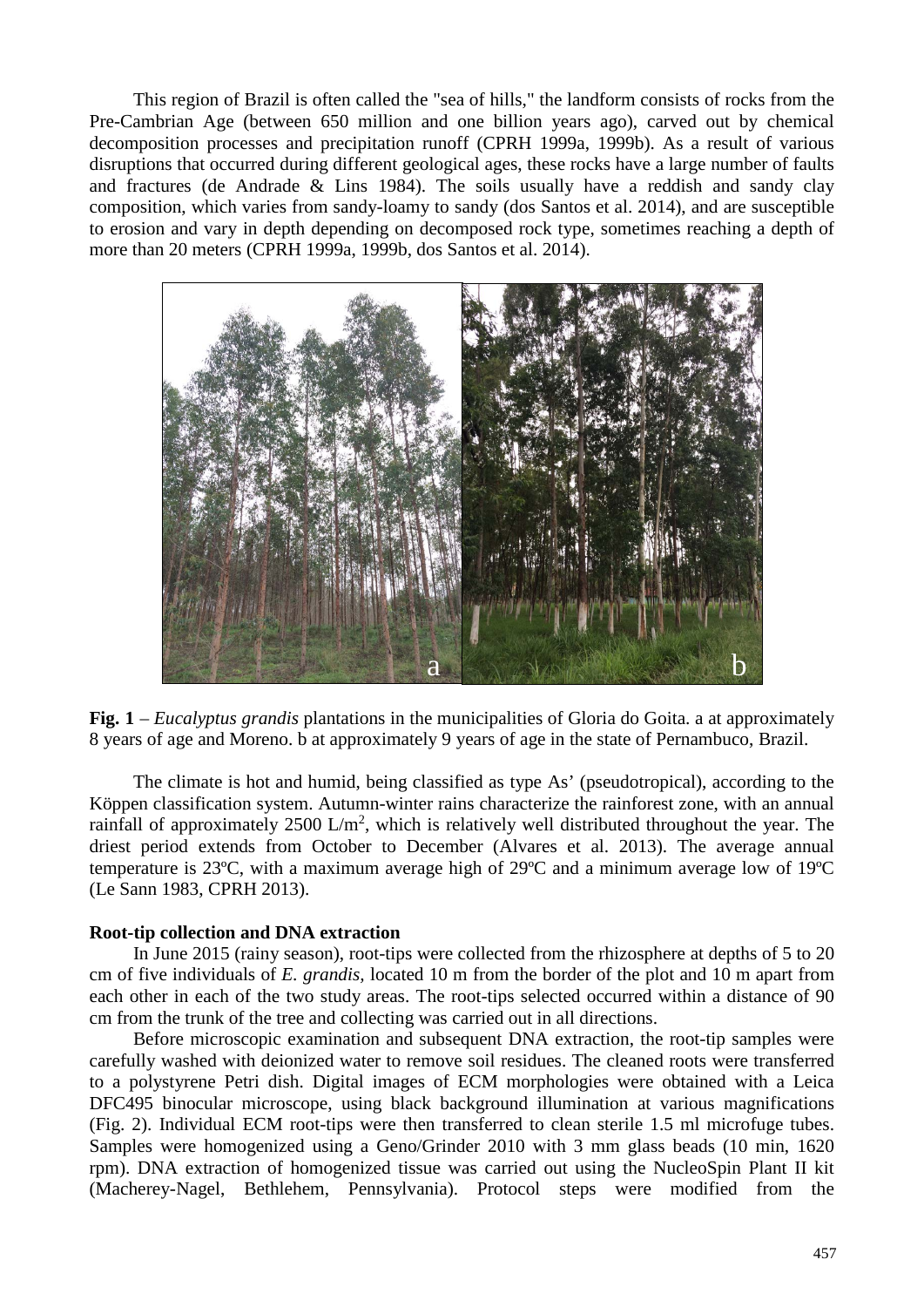manufacturer's original protocol to achieve optimal DNA extraction. Modifications included dividing the volumes of PL1 Buffer solution, Rnase A and PC Buffer solution PC by half, and performing a single wash of extracted DNA with 350 ml PW1 Buffer solution. DNA samples were eluted in 25 µl of PE Buffer solution.



**Fig. 2** – Hyphae of ectomycorrhizal fungi (*Tomentella* sp.) associated with the roots of planted *Eucalyptus grandis* from Gloria do Goita, Pernambuco, Brazil.

It is also important to mention that even though the collecting efforts were directed primarily to root-tips, epigeous sporocarps of *Scleroderma albidum* Pat. & Trab were observed and collected in the field, and sequences obtained from these were compared to sequences obtained from roottips. Macroscopic and microscopic characters (e.g., yellowish color of the sporocarp, spores 11-16 µ in diameterwith blunt spines) corroborated by DNA-based identification methods were used to identify the fruiting bodies of *S. albidum* (Kirk 2015). When compared, the sequences of *S. albidum* obtained from root-tips and sporocarp tissue were identical.

#### **PCR, sequencing, and analysis**

The DNA extracted from each root-tip was amplified by the polymerase chain reaction (PCR), using the fungal-specific primers ITS1F and ITS4 [\(Bruns et al. 1998\)](#page-9-0). PCR amplifications were carried out in a Bio-Rad  $T100^{TM}$  thermal cycler. The PCR program consisted of an initial denaturation at 95 °C for 5 min, followed by 37 cycles of denaturation at 95 °C for 20 s, annealing at 56 °C for 30 s, amplification at 72 °C for 1.30 min, and a final extension at 72 °C for 7 min. PCR products were verified via electrophoresis in a 1.5% agarose gel in 0.5× TAE buffer, stained by SYBR safe. MassRuler Express Forward DNA ladder Mix (Thermo Scientific) was used as a size standard. DNA was sent for single-pass Sanger sequencing to Beckman-Coulter Genomics (Danvers, Massachusetts).

Sequences were edited using the software SeqMan-program version 7.1.0 (44.1) and manually corrected before alignment to obtain a consensus sequence from forward and reverse reads. For a DNA-based identification, all sequences were in-silico compared with the results of a nucleotide search using the Basic Local Alignment Search Tool (BLAST) available at the National Center for Biotechnology Information (NCBI; [www.ncbi.nlm.nih.gov\)](http://www.ncbi.nlm.nih.gov/).

Sequences were clustered using a 97% identity threshold in the algorithm Cluster Database at High Identity with Tolerance (CD-HIT) for nucleotide sequences (CD-HIT-EST) using the CD-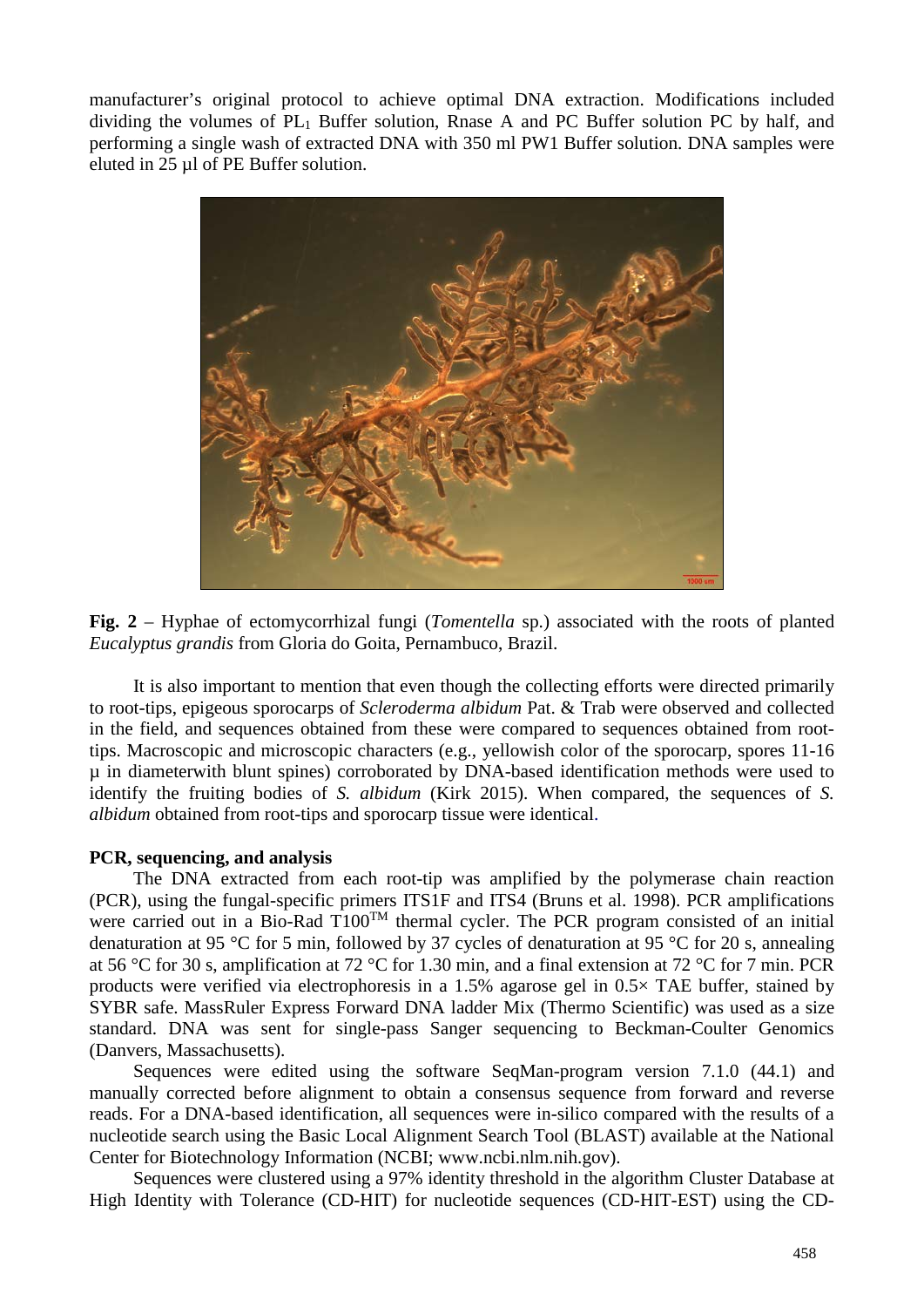HIT online suite (http://weizhongli-lab.org/cdhit\_suite/cgi-bin/index.cgi) (Huang et al. 2010). The resulting identified fungal taxa were assigned putative ecological function based on taxonomy using the dataset of Tedersoo et al. (2014) as a reference and community composition was assessed.

## **Results**

From the total of 100 tips collected from both study areas, 68 were selected for DNA extraction based on hyphal colonization observed on root surfaces. Of the 68, 40 produced ITS DNA fragments that could be sequenced and identified, mostly to the taxonomic level of genus (Table 1). The fungus identified as present on more than half (25) of the colonized root-tips was a member of the ectomycorrhizal genus *Tomentella* (Thelephoraceae), with ITS sequences most closely resembling those deposited in GenBank from collections made in New Caledonia. Only four of the fungi associated with the root-tips could be identified to the level of species. These were *Aureobasidium pullulans* (de Bary & Lowenthal) G. Arnaud (Aureobasidiaceae), *Subulicystidium longisporum* (Pat.) Parmasto (Hydnodontaceae), *Gymnopus gibbosus* (Corner) A.W. Wilson, Desjardin & E. Horak (Omphalotaceae), and *S. albidum*. (Sclerodermataceae). Two sporocarps of *S*. *albidum* were collected in the field beneath *Eucalyptus* in the same study areas from which roottips were obtained (Fig. 3a, b).



**Fig. 3** – Epigeous sporocarps of *Scleroderma albidum* (a–b).

The ITS sequences were clustered to determine conspecific sequence identity and also to assess the diversity of fungi on the roots of *Eucalyptus* in the Brazilian plantations being surveyed (Table 2). A total of 12 fungal taxa were identified, based on clustering at a 97% identity for homologous sequences out of the original 40 sequences. Among the most common taxa resolved for the entire set of data were two different species of *Tomentella*, with one of these more than four times more common than the other.

# **Discussion**

In the present study, the assemblage of fungi associated with root-tips of *Eucalyptus* was assessed to examine the relative proportions of (1) the different ecological functional groups and (2) the different fungal taxa present (Fig. 4). Out of the 40 sampled root-tips, 72% were colonized by ectomycorrhizal fungi representing five taxa. The largest proportion of the ectomycorrhizal fungi present (76%) was represented by members of the genus *Tomentella,* which is known for its cosmopolitan distribution (Rachid et al. 2015). The smallest proportion of the root-associated community was made up by saprotrophic fungi (3%), with *Subulicystidium longisporum* (at 84% sequence similarity, possibly an undescribed species) and *Gymnopus gibbosus* the two species present.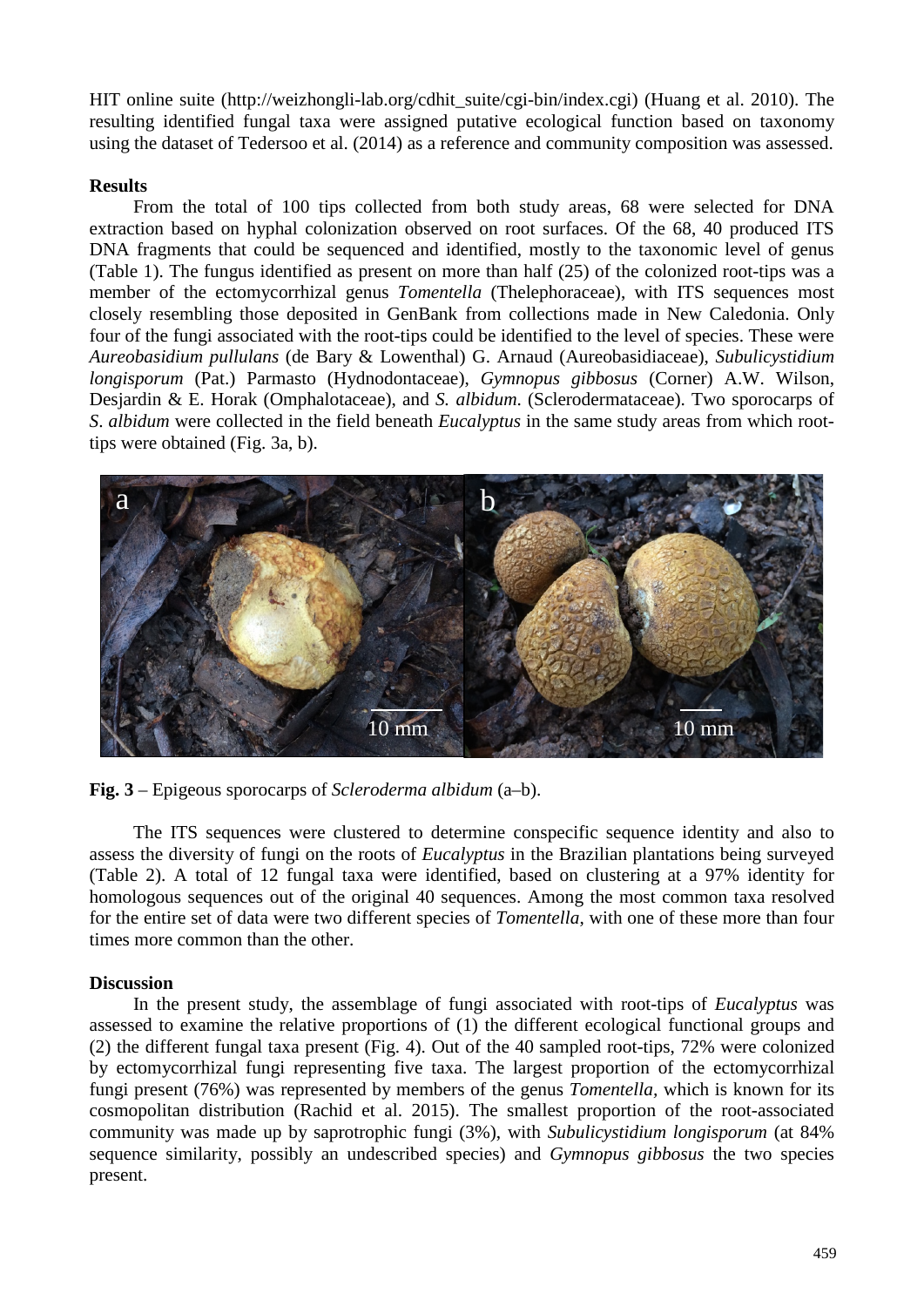**Table 1** Taxonomic identity assigned to fungi present on the roots of *Eucalyptus grandis* in northern Brazil based on ITS rDNA identification. Of the 40 root-associated fungi identified, 25 were members of the genus *Tomentella*, a group of ectomycorrhizal corticioid fungi.

| <b>Taxon</b>                  | <b>Sample</b>   | $\%$ ID | <b>%Coverage</b> | <b>Accession</b> | <b>Accession</b>                     |
|-------------------------------|-----------------|---------|------------------|------------------|--------------------------------------|
|                               | No.             |         |                  | No.              | location                             |
| Ascomycota (unidentified sp.) | <b>BR51</b>     | 94%     | 96%              | FJ999654.1       | Yunnan, China                        |
| Aureobasidium pullulans       | <b>BR41</b>     | 100%    | 100%             | AY225166.1       | Thailand                             |
| Aureobasidium pullulans       | <b>BR42</b>     | 99%     | 100%             | KP131645.1       | Sydney, Australia                    |
| Aureobasidium pullulans       | <b>BR38</b>     | 100%    | 100%             | KX184282.1       | China                                |
| Subulicystidium longisporum   | <b>BR33</b>     | 84%     | 99%              | JX998773.1       | Costa Rica                           |
| Dothideomycetes sp.           | <b>BR53</b>     | 97%     | 100%             | KR818855.1       | <b>Brazil</b>                        |
| Dothideomycetes sp.           | <b>BR24</b>     | 96%     | 100%             | KR818855.1       | <b>Brazil</b>                        |
| Dothideomycetes sp.           | <b>BR18</b>     | 97%     | 100%             | KR818855.1       | <b>Brazil</b>                        |
| Dothideomycetes sp.           | <b>BR17</b>     | 96%     | 100%             | KR818855.1       | <b>Brazil</b>                        |
| Fungus (unidentified sp.)     | <b>BR21</b>     | 100%    | 100%             | KJ690092.1       | Senegal and<br><b>Reunion Island</b> |
| Gymnopus gibbosus             | BR <sub>3</sub> | 100%    | 100%             | KU194327.1       | Hong Kong                            |
| Pezizomycotina sp.            | <b>BR40</b>     | 93%     | 99%              | EF027382.1       | California                           |
| Scleroderma albidum           | <b>BR67</b>     | 100%    | 100%             | KJ676532.1       | Southern Brazil                      |
| Scleroderma albidum           | <b>BR64</b>     | 100%    | 100%             | KJ676532.1       | Southern Brazil                      |
| Scleroderma albidum           | <b>BR11</b>     | 100%    | 100%             | KJ676532.1       | Southern Brazil                      |
| Tomentella sp.                | <b>BR54</b>     | 95%     | 98%              | AB777489.1       | NE Thailand                          |
| Tomentella sp.                | <b>BR76</b>     | 99%     | 99%              | LC122063.1       | New Caledonia                        |
| Tomentella sp.                | <b>BR55</b>     | 99%     | 99%              | LC122063.1       | New Caledonia                        |
| Tomentella sp.                | <b>BR34</b>     | 99%     | 99%              | LC122063.1       | New Caledonia                        |
| Tomentella sp.                | <b>BR32</b>     | 99%     | 100%             | LC122063.1       | New Caledonia                        |
| Tomentella sp.                | BR7             | 98%     | 100%             | LC122078.1       | New Caledonia                        |
| Tomentella sp.                | BR4             | 98%     | 100%             | LC122078.1       | New Caledonia                        |
| Tomentella sp.                | BR <sub>2</sub> | 97%     | 98%              | LC122078.1       | New Caledonia                        |
| Tomentella sp.                | <b>BR89</b>     | 98%     | 97%              | LC122078.1       | New Caledonia                        |
| Tomentella sp.                | <b>BR65</b>     | 98%     | 100%             | LC122078.1       | New Caledonia                        |
| Tomentella sp.                | <b>BR58</b>     | 98%     | 100%             | LC122078.1       | New Caledonia                        |
| Tomentella sp.                | <b>BR57</b>     | 98%     | 99%              | LC122078.1       | New Caledonia                        |
| Tomentella sp.                | <b>BR56</b>     | 99%     | 99%              | LC122078.1       | New Caledonia                        |
| Tomentella sp.                | <b>BR28</b>     | 99%     | 96%              | LC122078.1       | New Caledonia                        |
| Tomentella sp.                | <b>BR27</b>     | 98%     | 97%              | LC122078.1       | New Caledonia                        |
| Tomentella sp.                | <b>BR26</b>     | 98%     | 98%              | LC122078.1       | New Caledonia                        |
| Tomentella sp.                | <b>BR19</b>     | 98%     | 91%              | LC122078.1       | New Caledonia                        |
| Tomentella sp.                | <b>BR13</b>     | 98%     | 98%              | LC122078.1       | New Caledonia                        |
| Tomentella sp.                | <b>BR12</b>     | 99%     | 99%              | LC122078.1       | New Caledonia                        |
| Tomentella sp.                | BR <sub>9</sub> | 98%     | 99%              | LC122165.1       | New Caledonia                        |
| Tomentella sp.                | <b>BR78</b>     | 98%     | 96%              | LC122165.1       | New Caledonia                        |
| Tomentella sp.                | <b>BR75</b>     | 98%     | 99%              | LC122166.1       | New Caledonia                        |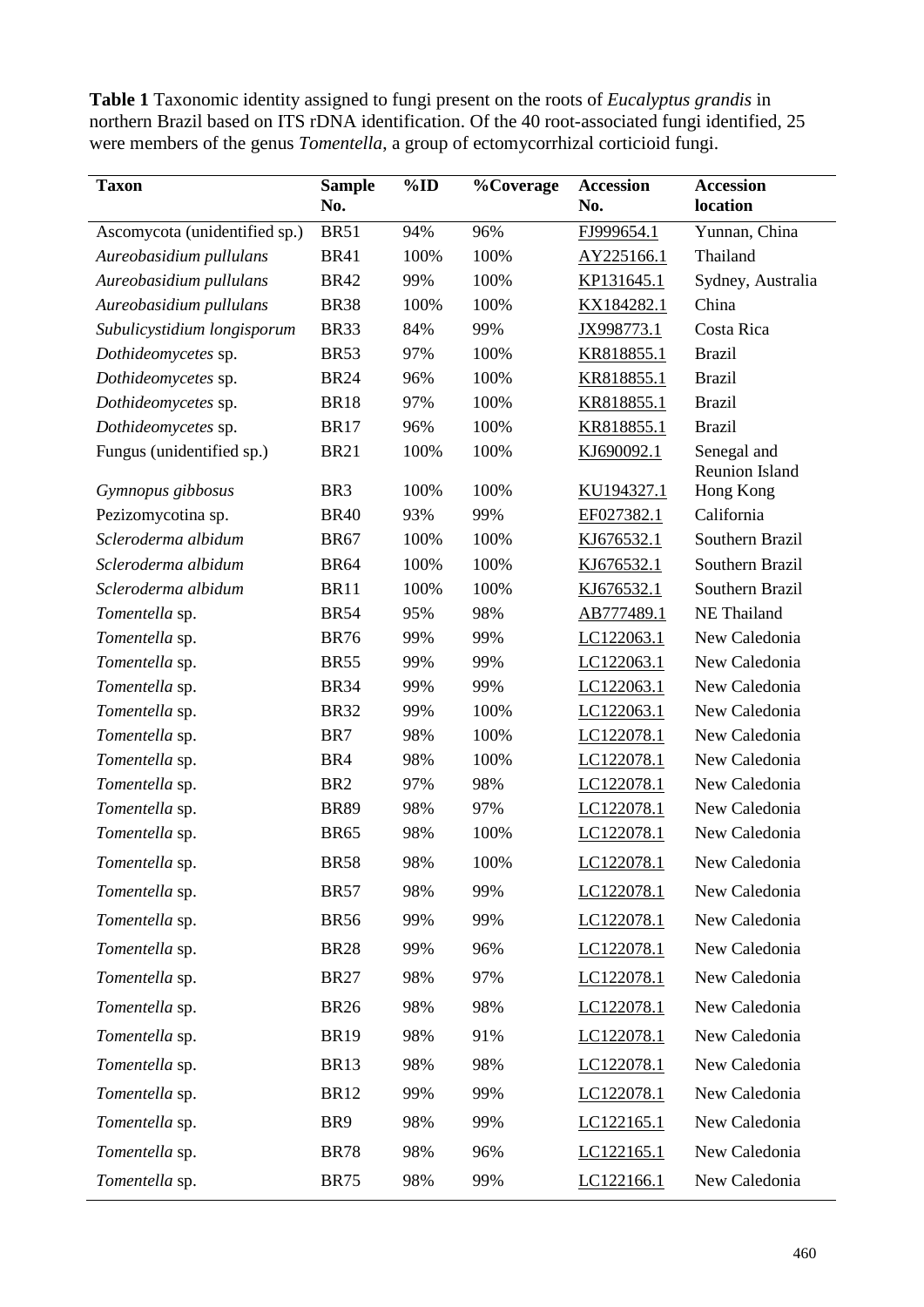**Table 1** Continued.

| <b>Taxon</b>   | <b>Sample</b><br>No. | $\%$ ID | <b>%Coverage</b> | <b>Accession</b><br>No. | <b>Accession location</b> |
|----------------|----------------------|---------|------------------|-------------------------|---------------------------|
| Tomentella sp. | <b>BR14</b>          | 98%     | 100\%            | LC122260.1              | New Caledonia             |
| Tomentella sp. | <b>BR36</b>          | 99%     | 96%              | LC122260.1              | New Caledonia             |
| Tomentella sp. | <b>BR35</b>          | 99%     | 99%              | LC122260.1              | New Caledonia             |

**Table 2** Clustering of ITS sequences using CD-HIT-EST algorithm resulted in 12 taxa based on 97% identity across the length of the amplicon.

| <b>Sample</b><br><b>Number</b> | <b>Taxonomic identification</b> | <b>Ecological group</b> | <b>Number of sequences</b><br>clustered |
|--------------------------------|---------------------------------|-------------------------|-----------------------------------------|
| <b>BR54</b>                    | Tomentella sp. 1                | Ectomycorrhizal         | 18 sequences                            |
| <b>BR32</b>                    | Tomentella sp. 2                | Ectomycorrhizal         | 4 sequences                             |
| <b>BR78</b>                    | Thelephora sp. 3                | Ectomycorrhizal         | 3 sequences                             |
| <b>BR64</b>                    | Scleroderma albidum             | Ectomycorrhizal         | 3 sequences                             |
| <b>BR42</b>                    | Aureobasidium pullulans         | Endophyte               | 3 sequences                             |
| <b>BR21</b>                    | Ruhlandiella sp. 1              | Ectomycorrhizal         | 1 sequence                              |
| <b>BR53</b>                    | Dothideomycetes sp. 1           | Unresolved              | 2 sequences                             |
| <b>BR17</b>                    | Dothideomycetes sp. 2           | Unresolved              | 2 sequences                             |
| BR33                           | Subulicystidium longisporum     | Saprotroph              | 1 sequence                              |
| <b>BR51</b>                    | Sordariomycetes sp. 1           | Unresolved              | 1 sequence                              |
| BR <sub>3</sub>                | Gymnopus gibbosus               | Saprotroph              | 1 sequence                              |
| <b>BR40</b>                    | Diatrypella sp. 1               | Plant pathogen          | 1 sequence                              |

The diversity of ectomycorrhizal fungi present on the roots of *E. grandis* was relatively low (only five taxa) when compared to previous studies. According to Chilvers (2000), more than 140 identified species of ectomycorrhizal fungi are known to be associated with *Eucalyptus* trees around the world. Among these, 104 have been reported from Australia, where native *Eucalyptus* forests occur or plantations have been established, and 37 have been recorded outside Australia. In Brazil, Giachini et al. (2000) reported a higher diversity of ectomycorrhizal fungi, including some sequestrate species, in plantations of *Eucalyptus* and *Pinus* than previously reported. Later, Giachini et al. (2004) listed 23 ectomycorrhizal fungi associated with *E. dunnii* Maiden plantations in southern Brazil. More recently, studies focused on specific groups have expanded this list (Gurgel et al. 2008, Pagano & Scotti 2008, Abreu et al. 2013, Paz et al. 2015).

Factors that may have contributed to the differences in ectomycorrhizal diversity reported in the various studies include climatic and topological characteristics, soil properties, plantation age, tree species and land history (Chen et al. 2007). Giachini et al. (2004) observed that occurrence and diversity of ectomycorrhizal species were influenced by season, mentioning a decline in fungal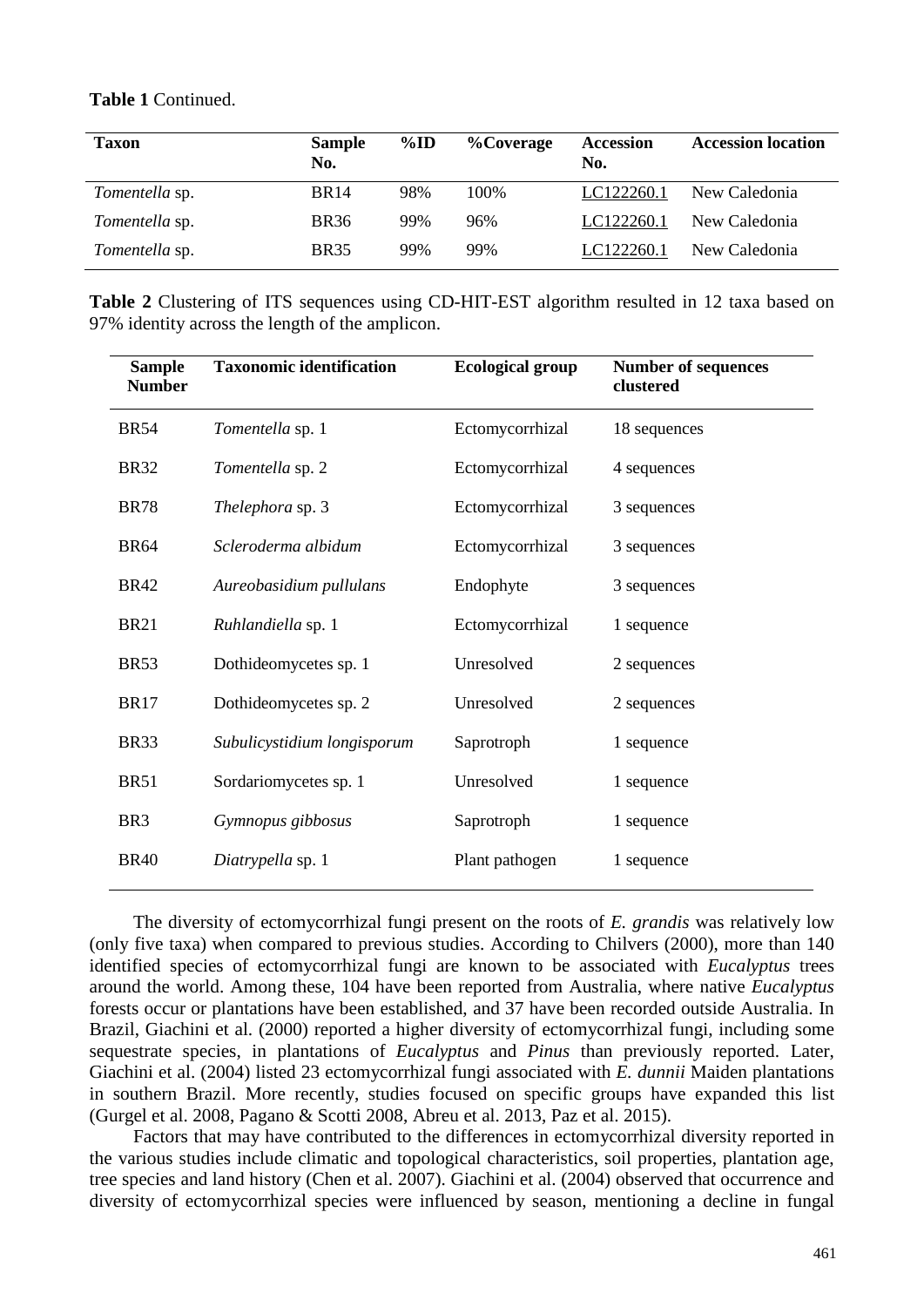populations during the rainy season and an increase during dry periods throughout the year. The fact that high temperatures and occasional precipitation during summer appear to cause an increase of ectomycorrhizal colonization rates, as reported by Grazziotti et al. (1998), Abreu et al. (2013), could have influenced the number of species found in the present study. Walker et al. (2008), Corcobado et al. (2015), who examined the seasonal dynamics of ectomycorrhizal fungi, reported that changes in the composition of the assemblage of species present occur throughout the year. Consequently, our data represent a "window" into just one period during the year. Sampling at a different period of time might well have yielded other taxa. Furthermore, soil constitution, compaction, and aeration may influence mycorrhizal communities. Mycelial growth and mycorrhizal formation are inhibited in clayey soils due to its low aeration and oxygen concentration. Thus, the clayey nature of the soil in this region would be a further disadvantage to ectomycorrhizal associations.



**Fig. 4** – Relative proportions of the different ecological functional groups (left) and the taxa of the ectomycorrhizal fungi (right) sampled from root-tips collected from *Eucalyptus* in Brazil. The largest portion of root-associated fungi is made up of taxa considered to be ectomycorrhizal, but saprotrophic and pathogenic taxa also were identified.

An additional consideration would be sampling strategy and molecular methodologies used to assess root-associated fungal communities. A larger number of samples from a higher number of individual trees might have resulted in an increase in the number of taxa recorded. It also should be noted that some of the root-associated fungi recovered in the present study are putative pathogens, saprotrophs, and endophytes. Examination of the extent to which these root-associated fungi are functionally active in those roles would be another area of future research.

However, the proportion of root-associated fungi that were ectomycorrhizal was relatively high even though species diversity was relatively low. Ducousso et al. (2012) observed similar results in their study of ectomycorrhizal fungi associated with *Eucalyptus* roots in Africa. This observation can be corroborated by the premise that many ectomycorrhizal associations are species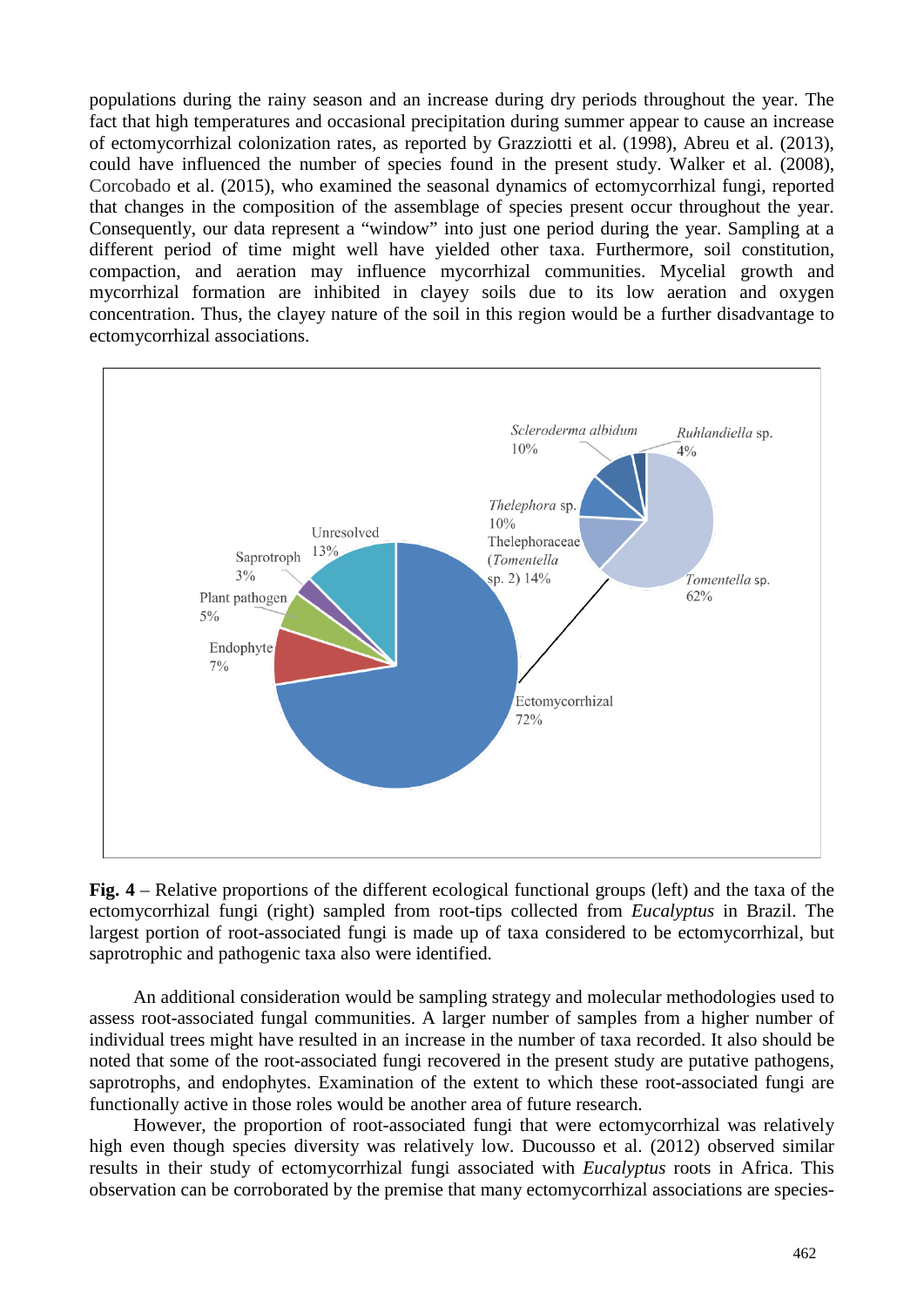specific (Prescott  $\&$  Grayston 2013), and most native ectomycorrhizal fungi are unable to form associations with exotic trees that are not closely related to local host trees (Buyck 1994, Härkönen et al. 1995). The spread of *Amanita muscaria* from introduced species of oak to *Nothofagus* in New Zealand represents a noteworthy exception (Bagley & Orlovich 2004). As such, the present study supports previous research that *Eucalyptus* root-associated fungi are limited to a few fungal species that are cosmopolitan or introduced with other exotic taxa (Ducousso et al. 2012).

A comparable study, using sporocarps collected in the field to assess fungal diversity on *Eucalyptus* in tree plantations in Ethiopia reported a range of 5-10 different species of fungi (Dejene et al. 2017). An anatomotyping integrated with sequencing survey in Seychelles revealed seven species of ECM fungi on root-tips of introduced *Eucalyptus robusta* Sm. (Tedersoo et al. 2007). Evaluating two *Eucalyptus* species in semiarid Brazil, Pagano & Scotti (2008) observed lower ectomycorrhizal diversity on *Eucalyptus* plantations when compared to native leguminous species in the same experimental area. Another study, which used DNA-based identification of root-associated fungi on *Eucalyptus* in tree plantations in Kenya, found the diversity of ectomycorrhizal fungi to be relatively low, with only eight taxa identified (Kluthe et al. 2016). The low diversity reported herein for *Eucalyptus* in Brazil thus makes sense, since the trees and a low diversity of affiliated fungi were imported from Australia. Some early introductions of *Eucalypus* certainly involved seedlings growing in pots with soil, which increases the chances of native ectomycorrhizal fungi also being introduced. More stringent quarantine measures which require *Eucalyptus* to be introduced as seeds would not allow this to take place.

The majority of ectomycorrhizal fungi found on the roots of Brazilian *Eucalyptus* in the present study were a species of *Tomentella* that matched with 97% or greater sequence identity a specimen deposited in Genbank from New Caledonia, an island not far from mainland Australia– the native habitat of species of *Eucalyptus* and on which a few members of this genus also occur. This at least suggests that root-associated fungi, specifically ectomycorrhizal fungi, present on plantation-grown *Eucalyptus* in Brazil could have been transported from native habitats along with their host trees. *Scleroderma albidum*, previously described to form ectomycorrhizal associations with *Eucalyptus* trees (Guzmán 1970, Malajczuk et al. 1982, Gurgel et al. 2008, Sulzbacher et al. 2013) was found on the sampled roots. *Scleroderma albidum* also has been found to commonly occur on exotic forest plantations of pine in Brazil (Nouhra et al. 2012), and may have been transplanted from non-native habitats.

The possibility that the composition of the assemblages of ectomycorrhizal fungi associated with native trees in Brazil is changing as a result of the introduction of non-native root-associated fungi is a cause for concern. Examining changes in macrofungal communities in tree plantations established in southern Brazil, Paz et al. (2015) mentioned that native forests might be vulnerable to invasion by exotic ectomycorrhizal species together with the introduction of their exotic hosts (e.g., *Pinus* spp. and *Eucalyptus* spp). They noticed that most of the ectomycorrhizal species associated with native forests are not found in exotic tree plantations, indicating that conservation of native species and functional group diversification depends on the preservation of native forests. It highlights the importance of safeguarding native species in their natural habitats. It is difficult to assess the status of invasive ectomycorrhizal fungi, but there are indications that it is happening in Brazil (e.g., the occurrence of *Russula emetica* associated with *Araucaria angustifolia* forests in Brazil (Paz et al. 2015)) and other parts of the world. The introduction of *Amanita phalloides* across North America (Pringle & Vellinga 2006) and the introduction of *A. muscaria* to the southern beech forests of New Zealand (Nuñez & Dickie 2014) already noted provide other examples of this same phenomenon.

Additional studies of root-associated fungi for non-native trees in Brazilian plantations is essential to develop a more complete understanding of the belowground ecology and potential for displacement of native fungi. Future research should include efforts to sample neighboring native forest tree roots and soils to assess the diversity of native root-associated fungal assemblages and also to determine whether or not plantation-based root-associated fungi are expanding into neighboring habitats. This research sets the stage for future more comprehensive studies.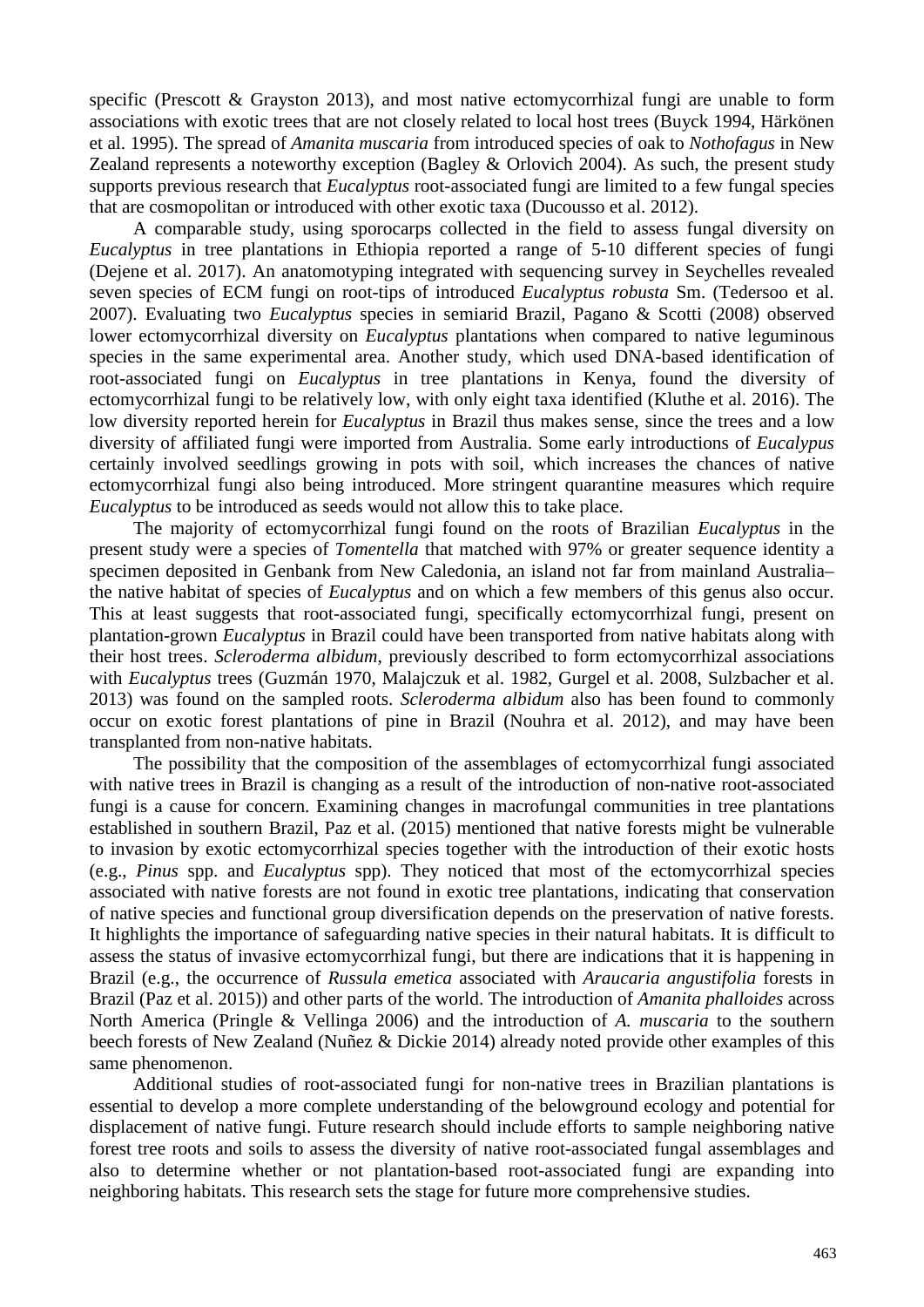### **Acknowledgments**

Appreciation is extended to Rafael Aroxa, Eduardo Jorge, Andrea Carla, and Pedro Coelho for providing valuable technical assistance. We also wish to thank Dr. Fred Spiegel for providing the photographical equipment and technical support. The authors acknowledge the Southern Regional Education Board (SREB) for the financial support. Isadora L. Coelho is a SREB fellow.

## **References**

- Abreu VP, Martins GSL, Campos ANR. 2013 Basidiocarps of ectomycorrhizal fungi in *Eucalyptus urograndis* plantation at the zona da mata de minas gerais: Main genera and seasonal distribution. Boletim do Observatório Ambiental Alberto Ribeiro Lamego 6(2), 23– 36. DOI: https://doi.org/10.5935/2177-4560.20120013
- Alvares CA, Stape JL, Sentelhas PC, de Moraes GJL, Sparovek G. 2013 Köppen's climate classification map for Brazil. Meteorologische Zeitschrift 22(6), 711–728. DOI: https://doi.org/10.1127/0941-2948/2013/0507
- Alberton O, Aguiar D, Gimenes RMT, Carrenho R. 2014 Meta-analysis for responses of eucalyptus and pine inoculated with ectomycorrhizal fungi in Brazil. Journal of Food, Agriculture & Environment, 12, 1159–1163.
- de Andrade GO, Lins RC. 1984 Pirapama um estudo geográfico e histórico. Recife, Editora Massangana.
- Bagley SJ, Orlovich DA. 2004 Genet size and distribution of *Amanita muscaria* in a suburban park, Dunedin, New Zealand. New Zealand Journal of Botany 42, 939–947.
- <span id="page-9-0"></span>Bruns TD, Szaro TM, Gardes M, Cullings KW et al. 1998 – A sequence database for the identification of ectomycorrhizal basidiomycetes by phylogenetic analysis. Molecular Ecology 7, 257–272 DOI: https://doi.org/10.1046/j.1365-294X.1998.00337.x
- Buyck B. 1994 Ubwoba: les champignons comestibles de l'ouest du Burundi. Burundi, Administration générale de la coopération au dévelopment.
- Chen YL, Liu S, Dell B. 2007 Mycorrhizal status of eucalyptus plantations in south china and implications for management. Mycorrhiza 17(6), 527–35.

DOI: http://0-dx.doi.org.library.uark.edu/10.1007/s00572-007-0125-6

- Chilvers GA. 2000 Mycorrhizas of eucalypts. In: Keane PJ, Kile GA, Podger FD, Brown BN (eds) Diseases and pathogens of eucalypts. CSIRO, Melbourne.
- Christie S. 2008 Energy, chemicals and carbon: future options for the *Eucalyptus* value chain. Southern Forests: A Journal of Forest Science 70, 175–182. DOI: https://doi.org/10.2989/SOUTH.FOR.2008.70.2.13.541
- Coelho FB, Borges AC, Neves JCL, Barros NF, Muchovej RM. 1997 Caracterização e incidência de fungos micorrízicos em povoamentos de *Eucalyptus grandis* e *Eucalyptus saligna*, nos municípios de Botucatu, São José dos Campos e São Miguel Arcanjo, São Paulo. Revista Árvore 21(4), 563–573.
- Corcobado T, Moreno G, Azul AM, Solla A. 2015 Seasonal variations of ectomycorrhizal communities in declining *Quercus ilex* forests: interactions with topography, tree health status and *Phytophthora cinnamomi* infections. Forestry: An International Journal of Forest Research 88, 257–266.
- CPRH/DFID. 1999a Diagnóstico ambiental integrado da bacia do rio Pirapama. Recife, Companhia Pernambucana do Meio Ambiente/Department for International Development (Publicações Projeto Pirapama).
- CPRH/DFID. 1999b Diagnóstico ambiental e zoneamento ecológico-econômico costeiro do litoral sul de Pernambuco. Recife, Companhia Pernambucana do Meio Ambiente/Department for International Development (Publicações Projeto Pirapama).
- CPRH/DFID. 2013 Relatório Anual de Atividades 2013. Recife, Companhia Pernambucana do Meio Ambiente/Department for International Development.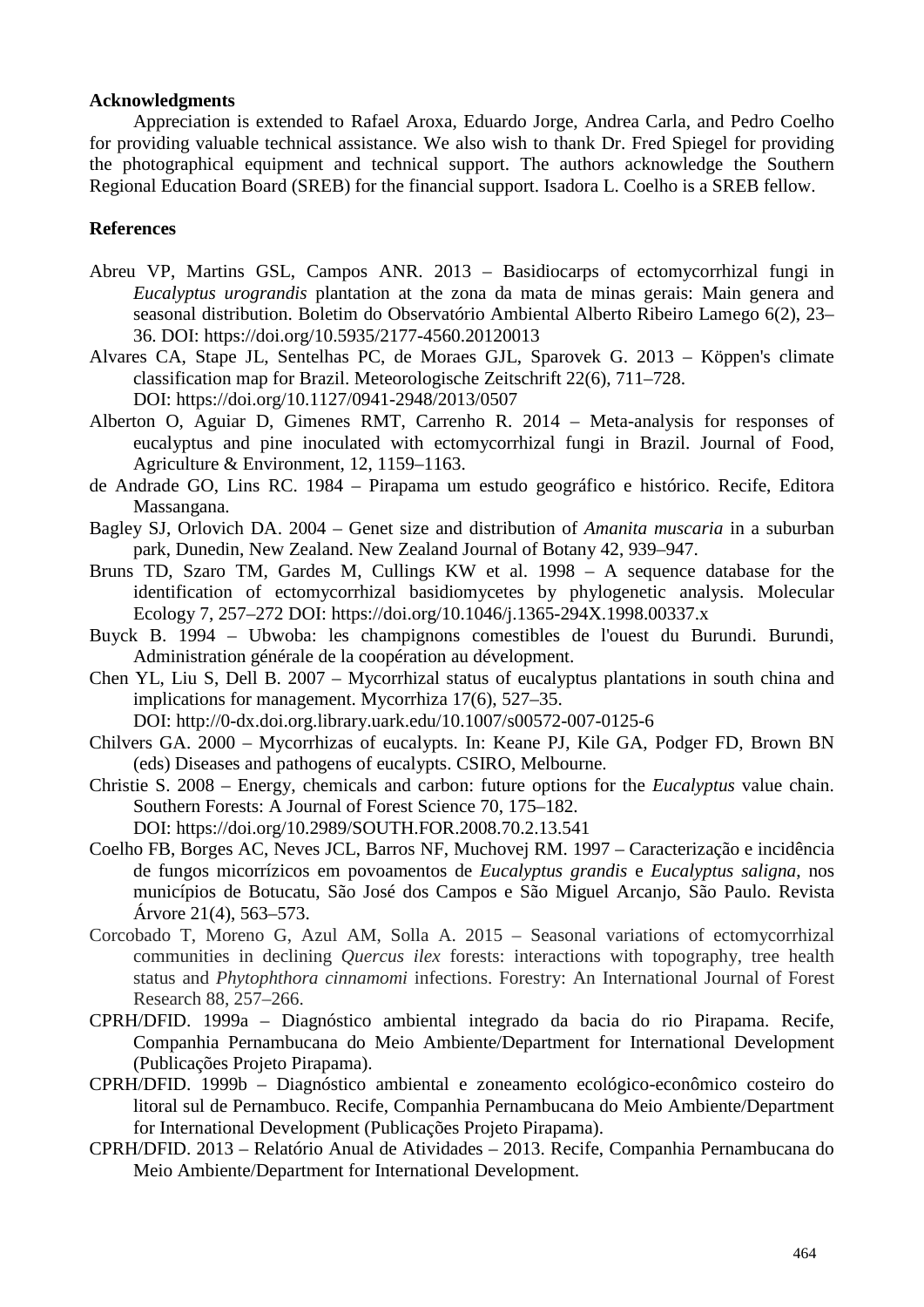- de Souza EL, Antoniolli ZI, Machado RG, Pazzini DE et al. 2017 Fungos Ectomicorrízicos na produção de mudas de *Eucalyptus grandis* W. Hill ex. Maiden em neossolo quartzarênico. Ciência Florestal 27(2), 471–484.
- Dejene T, Oria-de-Rueda JA, Martín-Pinto P. 2017 Fungal diversity and succession under *Eucalyptus grandis* plantations in Ethiopia. Forest Ecology and Management 405, 179–187. DOI:<https://doi.org/10.1016/j.foreco.2017.08.050>
- dos Santos HG, Jacomine PKT, Anjos LHC, Oliveira VA et al. 2014 Sistema brasileiro de classificação de solos. Empresa Brasileira de Pesquisa Agropecuária (EMBRAPA) Solos, Ministério da Agricultura, Pecuária e Abastecimento Sistema Brasileiro de Classificação de Solos. Brasília, Embrapa  $(4<sup>th</sup>$  ed.).
- Ducousso M, Duponnois R, Thoen D, Prin Y. 2012 Diversity of ectomycorrhizal fungi associated with *Eucalyptus* in Africa and Madagascar. International Journal of Forestry Research. DOI: https://doi.org/10.1155/2012/450715.
- Frank B. 1885 Ueber die auf Wurzelsymbiose beruhende Ernahrung gewiser Baume durchunterirdische Pilze. Berichte der Deutschen Botanischen Gesellschaft 3, 128–145.
- Giachini AJ, Oliveira VL, Castellano MA, Trappe JM. 2000 Ectomycorrhizal fungi in *Eucalyptus* and *Pinus* plantations in southern Brazil. Mycologia, 1166–1177.
- Giachini AJ, Souza LAB, Oliveira VL. 2004 Species richness and seasonal abundance of ectomycorrhizal fungi in plantations of *Eucalyptus dunnii* and *Pinus taeda* in southern Brazil. Mycorrhiza 14(6), 375–381. DOI: https://10.1007/s00572-004-0297-2
- Glowa KR, Arocena JM, Massicotte HB. 2003 Extraction of potassium and/or magnesium from selected soil minerals by *Piloderma*. Geomicrobiology Journal 20, 99–111. DOI: https://doi.org/10.1080/01490450303881
- Grazziotti PH, Barros NF, Borges AC, Neves JCL, Fonseca S 1998 Variação sazonal da colonização de raízes de clones de híbridos de eucalipto por fungos micorrízicos no estado do Espírito Santo. Revista Brasileira de Ciência do Solo 22, 613–619. DOI: http://dx.doi.org/10.1590/S0100-06831998000400006
- Gurgel FE, Silva BDB, Baseia IG. 2008 New records of *Scleroderma* from Northeastern Brazil. Mycotaxon 105, 399–405. DOI: https://doi.org/10.5248/129.169
- Guzmán G. 1970 Monografia del género *Scleroderma* Pers. emend. Fr. (Fungi-Basidiomycetes). Darwiniana 16, 233–407.
- Hall JL. 2002 Cellular mechanisms for heavy metal detoxification and tolerance. Journal of Experimental Botany 53(366), 1–11. DOI: https://doi.org/10.1093/jexbot/53.366.1
- Härkönen M, Saarimäki T, Mwasumbi L. 1995 Edible mushrooms of Tanzania. Yliopistopaino, Helsinki.
- Holste EK, Kobe RK, Gehring CA. 2017 Plant species differ in early seedling growth and tissue nutrient responses to arbuscular and ectomycorrhizal fungi. Mycorrhiza 27(3), 211–223. DOI: https://10.1007/s00572-016-0744-x
- Huang Y, Niu B, Gao Y, Fu L, Li W. 2010 CD-HIT Suite: a web server for clustering and comparing biological sequences. Bioinformatics 26(5), 680–682. DOI: https://doi.org/10.1093/bioinformatics/btq003
- Kluthe GB, Ben Ali BHM, Nelsen DJ, Stephenson SL. 2016 A preliminary study of the ectomycorrhizal fungi associated with introduced *Eucalyptus* in Kenya. Mycosphere *7*(1), 81–86. DOI: https://doi.org/10.5943/mycosphere/7/1/8
- Le Sann JG. 1983 Documento cartográfico: considerações gerais. Revista Geografia e Ensino, Belo Horizonte 1(3), 3–17.
- Lima FdS, Soares ACF, Sousa CdS. 2013 Ocorrência e atividade de fungos micorrízicos arbusculares em plantios de eucalipto (eucalyptus sp.) no litoral norte da bahia, brasil. Revista Árvore 37(2), 245–255. DOI: https://10.1590/S0100-67622013000200006
- Kirk PM. 2015 Species Fungorum (version Feb 2014). In: Roskov Y, Abucay L, Orrell T, Nicolson D, Kunze T, Flann C, Bailly N, Kirk P, Bourgoin T, DeWalt RE, Decock W, De Wever A (Eds) Species 2000 & ITIS Catalogue of Life. Species 2000: Naturalis, Leiden.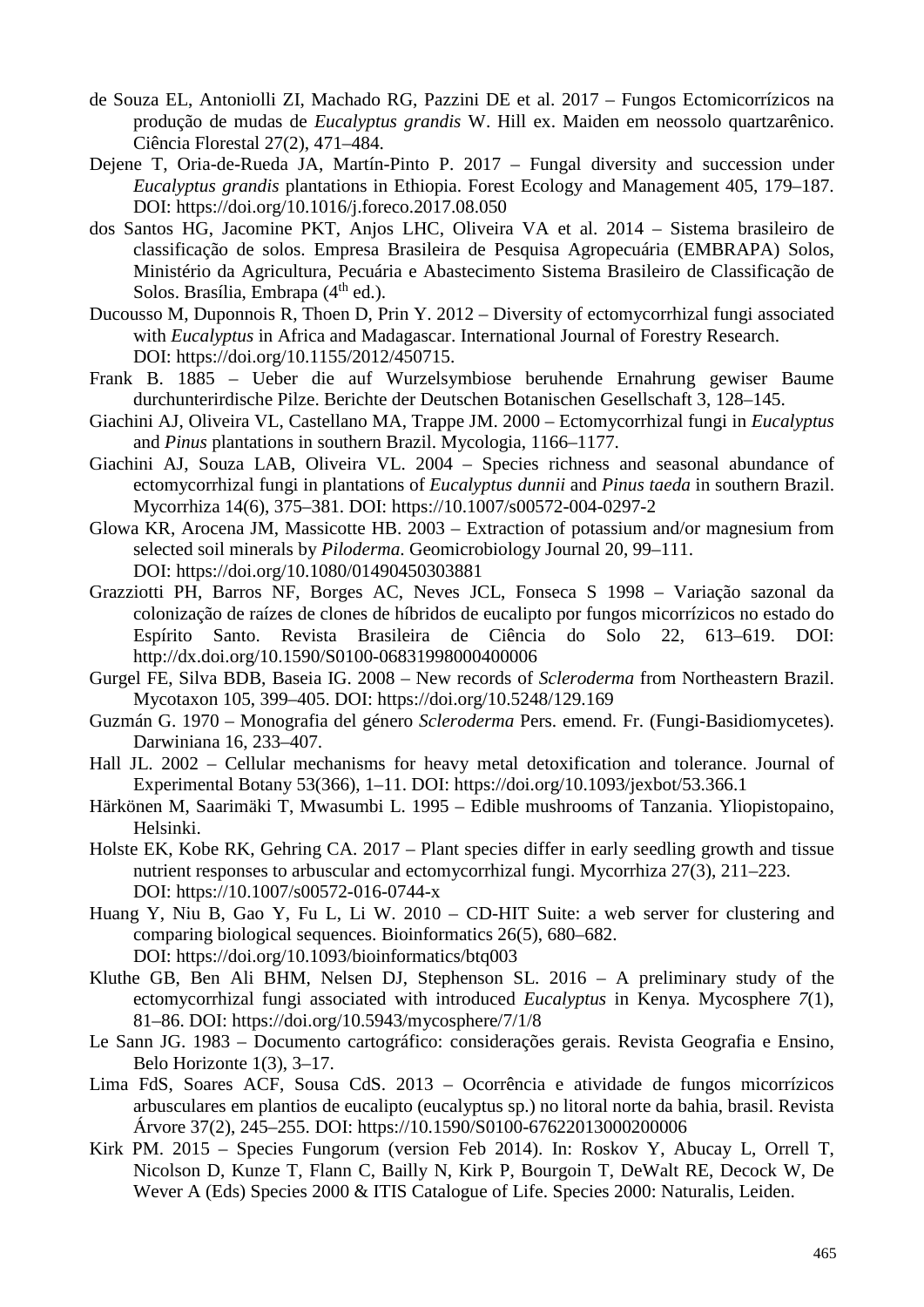- Malajczuk N, Molina R, Trappe JM. 1982 Ectomycorrhiza formation in *Eucalyptus*. New Phytologist, 91(3), 467–482.
- Marques Júnior OG, Andrade HB, Ramalho MAP. 1996 Avaliação de procedências de *Eucalyptus cloeziana* F. Muell e estimação de parâmetros genéticos e fenótipos na região noroeste do estado de Minas Gerais. Cerne 2(1), 12–19.
- Marx DH, Cordell CE. 1989 The use of specific ectomycorrhizas to improve artificial forestation practices. In: Whipps JM, Lumsden RD (eds.). Biotechnology of fungi for improving plant growth. New York, Cambridge, University Press. pp. 1–25.
- Marx DH, Ruehle JL. 1988 Ectomycorrhizae as biological tools in reclamation and revegetation of waste lands. In: Mahadevan A, Raman N, Natarajan K (eds.). Mycorrhizae for green Asia. Madras, Centre for Advanced Studies in Botany, University of Madras. pp. 336–344.
- Mikola P. 1973 Application of mycorrhizal symbiosis in forestry practice. In: Marks GC, Kozlowski TT. (eds.). Ectomycorrhizae. London, Academic Press. pp. 383–411.
- Moura VPG, Caser RL, Albino JC, Guimaraes DP et al. 1980 Avaliação de espécies e procedências de Eucalyptus em Minas Gerais e Espirito Santo: resultados parciais. Planaltina, EMBRAPA-CPAC.
- Nouhra ER, Caffot MLH, Pastor N, Crespo EM. 2012 The species of *Scleroderma* from Argentina, including a new species from the *Nothofagus* forest. Mycologia 104(2), 488–495. DOI: https://doi.org/10.3852/11-082
- Nuñez MA, Dickie IA. 2014 Invasive belowground mutualists of woody plants. Biological Invasions 16, 645–661. DOI: https://doi.org/10.1007/s10530-013-0612-y
- Oliveira VL, Schmidt VDB, Bellei MM. 1997 Patterns of arbuscular-and ecto-mycorrhizal colonization of *Eucalyptus dunnii* in southern Brazil. In Annales des sciences forestières 54(5), 473–481. DOI: https://doi.org/10.1051/forest:19970505
- Ortiz N, Armada E, Duque E, Roldán A, Azcón R. 2015 Contribution of arbuscular mycorrhizal fungi and/or bacteria to enhancing plant drought tolerance under natural soil conditions: effectiveness of autochthonous or allochthonous strains. Journal of Plant Physiology 174, 87– 96. DOI: https://doi.org/10.1016/j.jplph.2014.08.019
- Pagano MC, Scotti MR. 2008 Arbuscular and ectomycorrhizal colonization of two *Eucalyptus* species in semiarid Brazil. Mycoscience 49, 379–384. DOI: https://doi.org/10.1007/s10267-008-0435-3
- Paz CP, Gallon M, Putzke J, Ganade G. 2015 Changes in macrofungal communities following forest conversion into tree plantations in southern brazil. Biotropica 47(5), 616–625. DOI: https://doi.org/10.1111/btp.12240
- Prescott CE, Grayston SJ. 2013 Tree species influence on microbial communities in litter and soil: Current knowledge and research needs. Ecology Manage 309, 19–27.
- Pringle A, Vellinga EC. 2006 Last chance to know? Using literature to explore the biogeography and invasion biology of the death cap mushroom *Amanita phalloides* (Vaill. ex Fr.: Fr.) Link. Biological Invasions 8(5), 1131–1144. DOI: https://doi.org/10.1007/s10530-005-3804-2
- Pryor L. 1976 Biology of *Eucalyptus*. London, Edward Arnold.
- Rachid CT, Balieiro, FC, Fonseca ES, Peixoto RS et al. 2015 Intercropped silviculture systems, a key to achieving soil fungal community management in *Eucalyptus* plantations. PloS one 10(2), e0118515.
- Rocha EPA, Gomes FJB, Sermyagina E, Cardoso M, Colodette JL. 2015 Analysis of Brazilian biomass focusing on thermochemical conversion for energy production. Energy  $\&$  Fuels 29(12), 7975–7984. DOI: https://doi.org/10.1021/acs.energyfuels.5b01945
- Samuel G. 1926 Note on the distribution of mycorrhiza. Transactiom of the Royal Society of South Australia 50, 245–246.
- Santos IS. 2001 Fungos micorrízicos arbusculares em ambiente de mata atlântica e de Eucaliptos na região de Entre Rios, Bahia. Salvador. MSc Thesis, Universidade Federal da Bahia, Salvador.